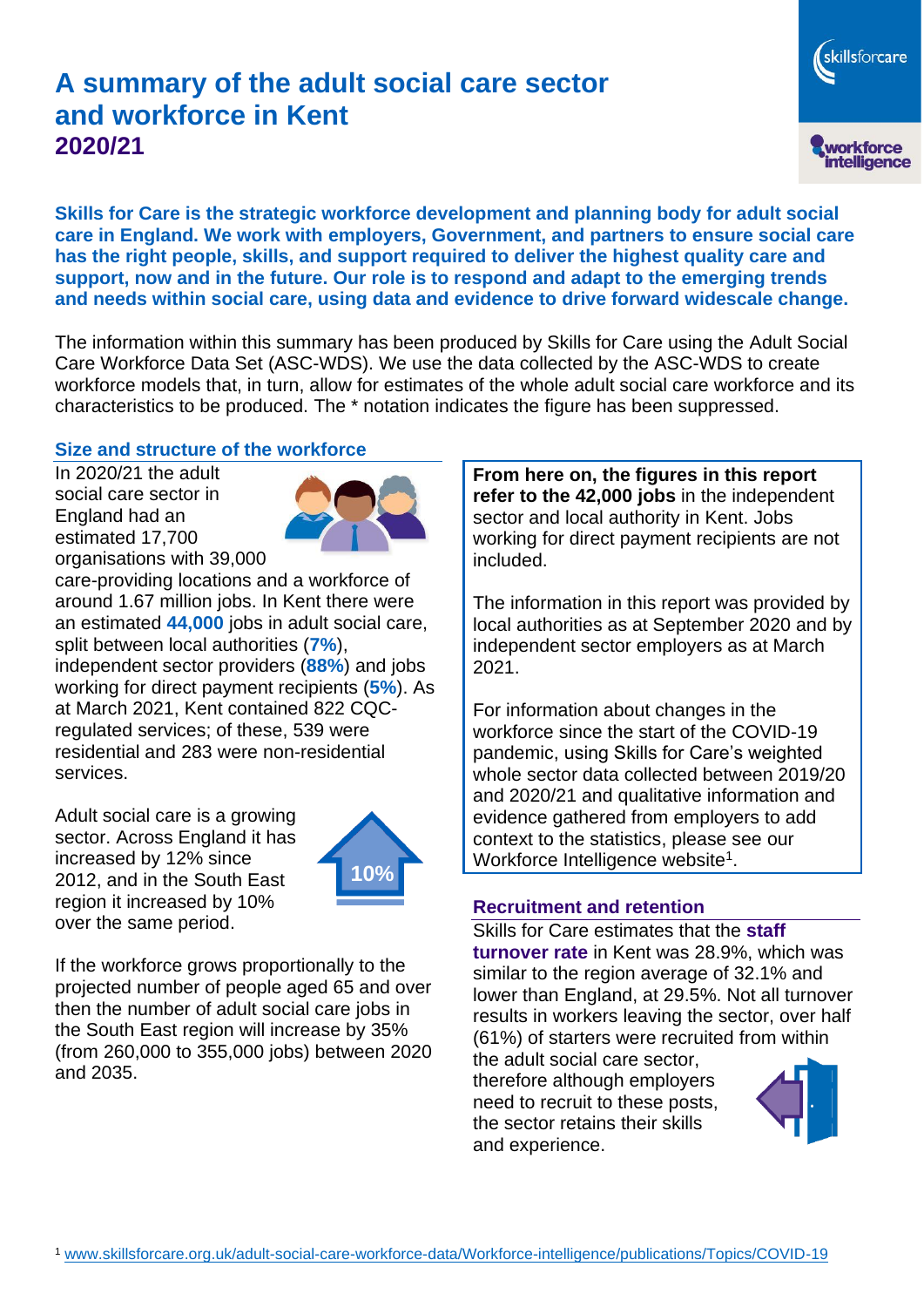Adult social care has an experienced 'core' of workers. Workers in Kent had on average **8.9 years of experience in the sector** and 79% of the workforce had been working in the sector for at least three years.

Using both workforce intelligence evidence and our links with employers and stakeholders across England, we know that recruitment and retention is one of the largest issues faced by employers. We have many resources and tools available to help, for example the 'Values-based recruitment and retention toolkit'<sup>2</sup> and 'Seeing potential: widen your talent pool'. <sup>3</sup> For more information please visit: [www.skillsforcare.org.uk/recruitment-retention](http://www.skillsforcare.org.uk/recruitment-retention)

#### **Employment information**

#### We estimate Kent had **42,000**

adult social care jobs employed in the local authority and independent sectors. These included 3,400 managerial roles, 1,700 regulated professionals, 31,000 direct care (including 26,000 care workers), and 6,200 other-non-care proving roles.

The average number of **sickness days** taken in the last year in Kent was 7.9, (8.7 in South East and 9.5 across England). With an estimated directly employed workforce of 37,000, this would mean employers in Kent lost approximately **295,000 days to sickness in 2020/21**. In England levels of staff sickness have nearly doubled over the course of the pandemic between 2019/20 and 2020/21, in total around 6 million extra days were lost to sickness than in the year before.

Around one quarter (23%) of the workforce in Kent were on zero-hours contracts. Over half (58%) of the workforce usually worked fulltime hours and 42% were part-time.

### **Chart 1. Proportion of workers on zero hours contracts by area**

| England    | 25% |
|------------|-----|
| South East | 24% |
| Kent       | 23% |

### **Workforce demographics**

The majority (83%) of the workforce in Kent were female, and the average age was 43.5 years old. Workers aged 24 and



under made up 10% of the workforce and workers aged over 55 represented 26%. Given this age profile approximately 11,000 people will be reaching retirement age in the next 10 years.

Nationality varied by region, in England 83% of the workforce identified as British, while in the South East region this was 77%. An estimated 85% of the workforce in Kent identified as British, 7% identified as of an EU nationality and 8% a non-EU nationality, therefore there was a similar reliance on EU and non-EU workers.

### **Pay**



Table 1 shows the full-time equivalent annual or hourly pay rate of selected job roles in Kent (area), South East (region) and England. All figures represent

the independent sector as at March 2021, except social workers which represent the local authority sector as at September 2020. At the time of analysis, the National Living Wage was £8.72.

#### **Table 1. Average pay rate of selected job roles by area**

|                                 | <b>England</b> | Region  | Area    |
|---------------------------------|----------------|---------|---------|
| Full-time equivalent annual pay |                |         |         |
| Social Worker <sup>t</sup>      | £37,100        | £37,500 | £35,300 |
| Registered nurse                | £33,600        | £35,000 | £33,600 |
| Hourly pay                      |                |         |         |
| National Living<br>Wage         | £8.72          | £8.72   | £8.72   |
| Senior care worker              | £10.00         | £10.22  | £9.98   |
| Care worker                     | £9.29          | £9.46   | £9.33   |
| Support and<br>outreach         | £9.53          | £9.62   | £9.35   |

†Local authority social workers only.

Please note that pay varies by sector, with local authority pay generally being higher than independent sector pay.

[www.skillsforcare.org.uk/vba](http://www.skillsforcare.org.uk/vba)